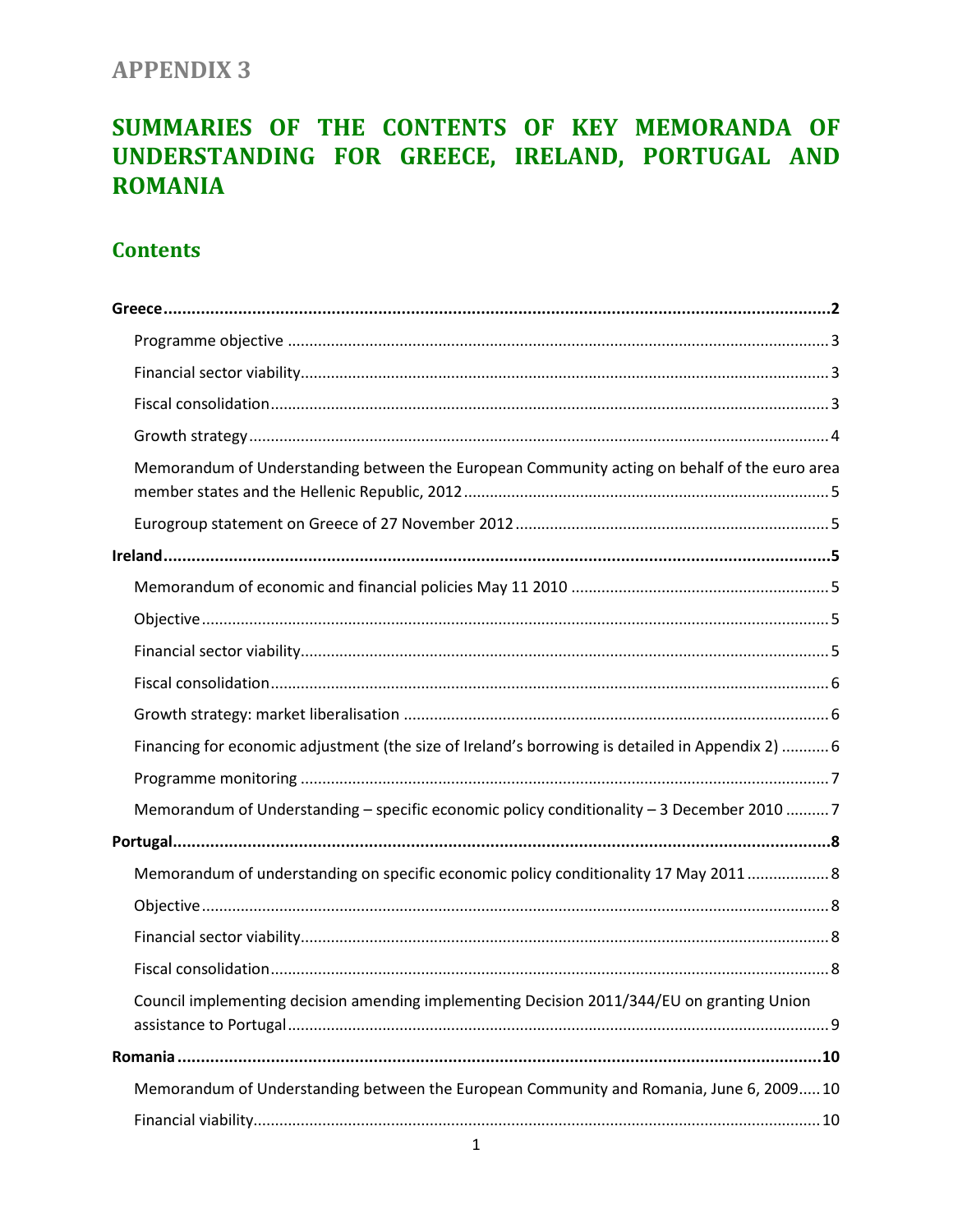| Memorandum of Understanding between the European Community and Romania, December 14,<br>2009: Annex: Memorandum of Understanding on specific economic policy conditionality (first |  |
|------------------------------------------------------------------------------------------------------------------------------------------------------------------------------------|--|
| Memorandum of Understanding between the European Union and Romania, May 12, 2011  12                                                                                               |  |
| Memorandum of Understanding between the European Community and Romania, June 22, 2012:<br>Annex: Memorandum of Understanding on specific economic policy conditionality (second    |  |
|                                                                                                                                                                                    |  |

# **Greece**

<span id="page-1-0"></span>**European Commission Directorate-General for economic and financial affairs (2010): The economic adjustment programme for Greece,** *European economy occasional papers no. 61***, Brussels, European Commission, May 26**

(Note: The paper above includes as Attachment 1 the May 3 2010 Memorandum of Economic and Financial policies).

Between 2000 and 2009 Greece closed the income gap with the rest of the EU from 25% to 10%. The paper argues that Greece's strong growth performance (4% compared to 2% in the euro area) was unsustainable because it was based on a domestic demand boom especially in consumption and housing investment. Real wage rises and rapid credit growth (following financial sector liberalisation and low real interest rates after adoption of the euro) fuelled the boom. An overvalued exchange rate sucked in imports and led to serious balance of payments imbalance. In 2008 the current account deficit was 14% (Occasional papers 61, p3-4).

Unit labour costs rose relative to those in north Europe which the paper assumes affected the current account deficit, yet later on the paper admits that Greece's main service exports are not price elastic and wages are a small proportion of total price (Occasional papers 61). The authors also accept that their competitiveness estimates are subject to several sources of error (Occasional papers 61, p5).

The government sector grew from 44% to 50% of GDP – similar to some northern countries. But without stating evidence the paper assumes this was "crowding out private sector resources and therefore weakening economic performance" (Occasional papers 61, p3-4).

Nevertheless this story about declining competitiveness and crowding out by the public sector is the justification offered for the assault on the size and scope of the public sector that is core to the economic adjustment programme summarised below.

It should be noted that the measures in the programme are the same as those later adopted by Portugal (see summary in this appendix) , from public administration and health service cuts to consumer tax rises, local authority reorganisation, liberalisation of the energy markets and legal changes to collective bargaining rights.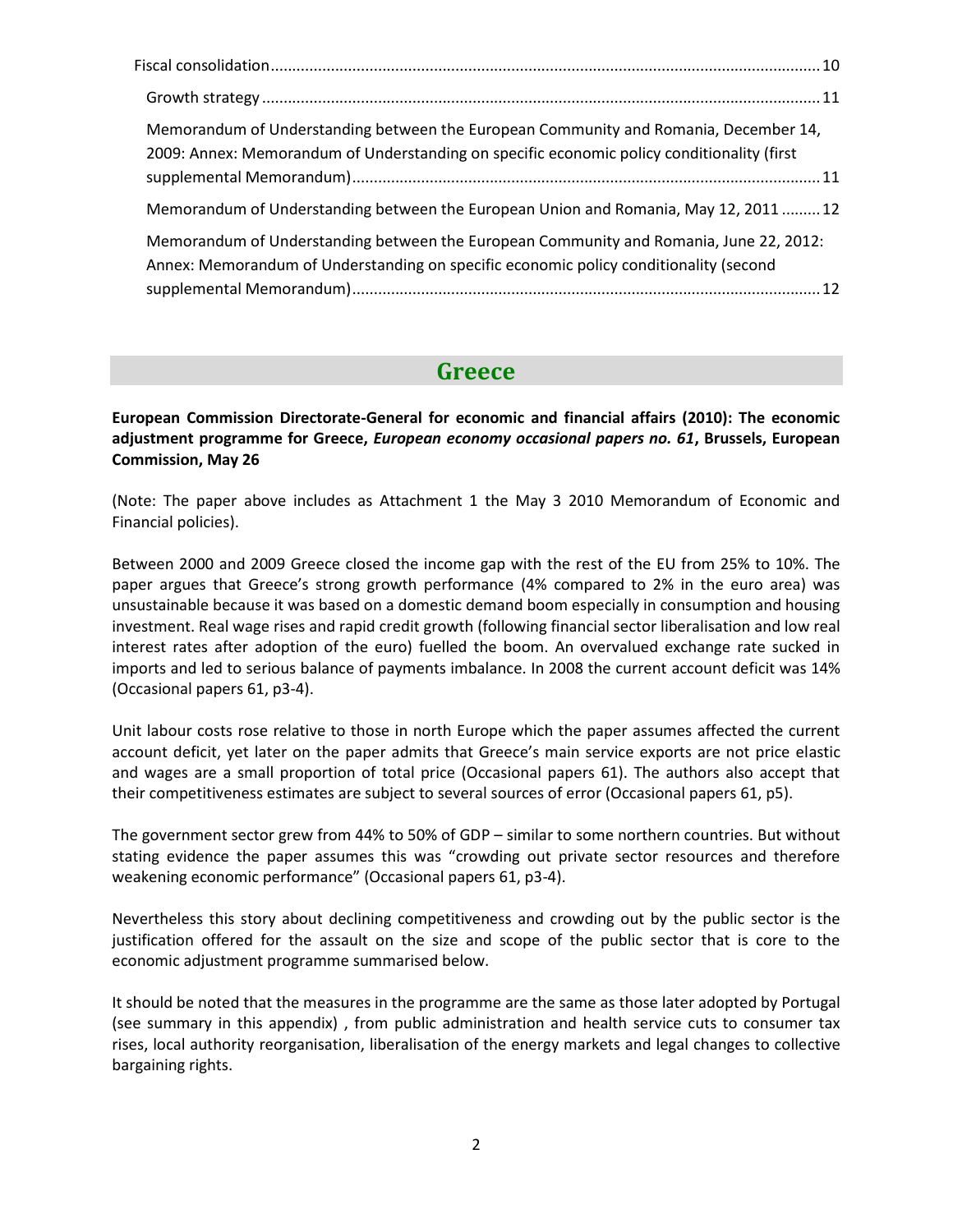#### <span id="page-2-0"></span>*Programme objective*

In the short term the programme aims to cut governments financing needs and "reassure markets on the determination of the authorities to do whatever it takes to secure medium and long-term fiscal sustainability". The focus is on expenditure cuts in a ratio of 2:1 with tax raising measures. The medium term objective is to "improve competitiveness and alter the economy's structure towards a more investment –and export-led growth model". Illustrating troika priorities, "an overarching objective is to durably restore Greece's credibility for private investors" (Occasional papers 61, p10 paras 9-11).

The authorities believe the "fiscal adjustment is fairly distributed across society and protects the most vulnerable". They argue the programme has "taken into account the social dimension" (Occasional papers 61, p28 para 41). There are some measures such as moderating the impact of public wage cuts on the lowest paid, but whatever measures there are to protect the most vulnerable in specific policies, the overwhelming loss of GDP (planned to be €1 in €5 and in fact worse in out-turn), impoverishes the already poor and vulnerable.

#### <span id="page-2-1"></span>*Financial sector viability*

Private debt was not a serious element of the crisis in Greece although bad debt did rise in the aftermath of the 2008 crash. But the size of Greek public debt (which rose from an already high 90% or more, to over 100%) meant some financial speculators decided post 2008 crash that Greece was a default risk and would lend only at rates above 6%. Banks were affected through their holdings of Greek government debt – both directly and due to withdrawals by foreign investors. Greek banks lost access to capital markets and needed capital injections from the Greek government and ECB. European institutions were also concerned about risk of contagion in south-east Europe due to Greek parent banks in Balkan countries. Banking supervision is strengthened and the adjustment programme provides for higher capital buffers for banks, but liquidity remains tight and therefore lending to small businesses is weak (Occasional papers 61, p7-8, 21).

# <span id="page-2-2"></span>*Fiscal consolidation*

The scale of adjustment required by the programme is enormous. To achieve the Eurozone fiscal compact rules the government has to get the fiscal deficit from 14% of GDP to 3% (originally by 2014). In fact to stabilise government debt the troika want Greece to run a primary a fiscal surplus to compensate for headwinds of Eurozone austerity, interest on debt repayments, negative Greek GDP "growth", falling tax revenue and rising social security payments. To get an 11 point reduction in the deficit requires an 18% cut in GDP. The targets were raised following revision of Greek data in April 2010 and deeper recession (Occasional papers 61, p13, paras 16-18). To get debt down, Greece will have to run a primary surplus (raise more than it spends) after the end of the three year programme. The authorities have committed to running a "sizeable" surplus of 5% of GDP through to 2020 (Occasional papers 61, p30, para 46).

Because Greece is in the Eurozone, the full weight of adjustment falls on domestic wages and prices – there is no scope for some adjustment through lowering the exchange rate to make imports dearer and exports cheaper and so improve the trade balance. Fiscal consolidation is front-loaded: 8% cuts in GDP in 2010 and the programme MOU states that "difficult measures will be legislated up front". These include cuts in nominal wages and pensions (given inflation, real cuts are bigger than nominal cuts) and increases in VAT and excise taxes, which hit the poor hardest. Positively, tax administration and tax evasion are to be tackled and income tax made more progressive (Occasional papers 61, p14-15).

Since the wage cuts are in public administration and services, the poor, especially women and children, will also be hit by loss of services at the same time as their incomes are hit.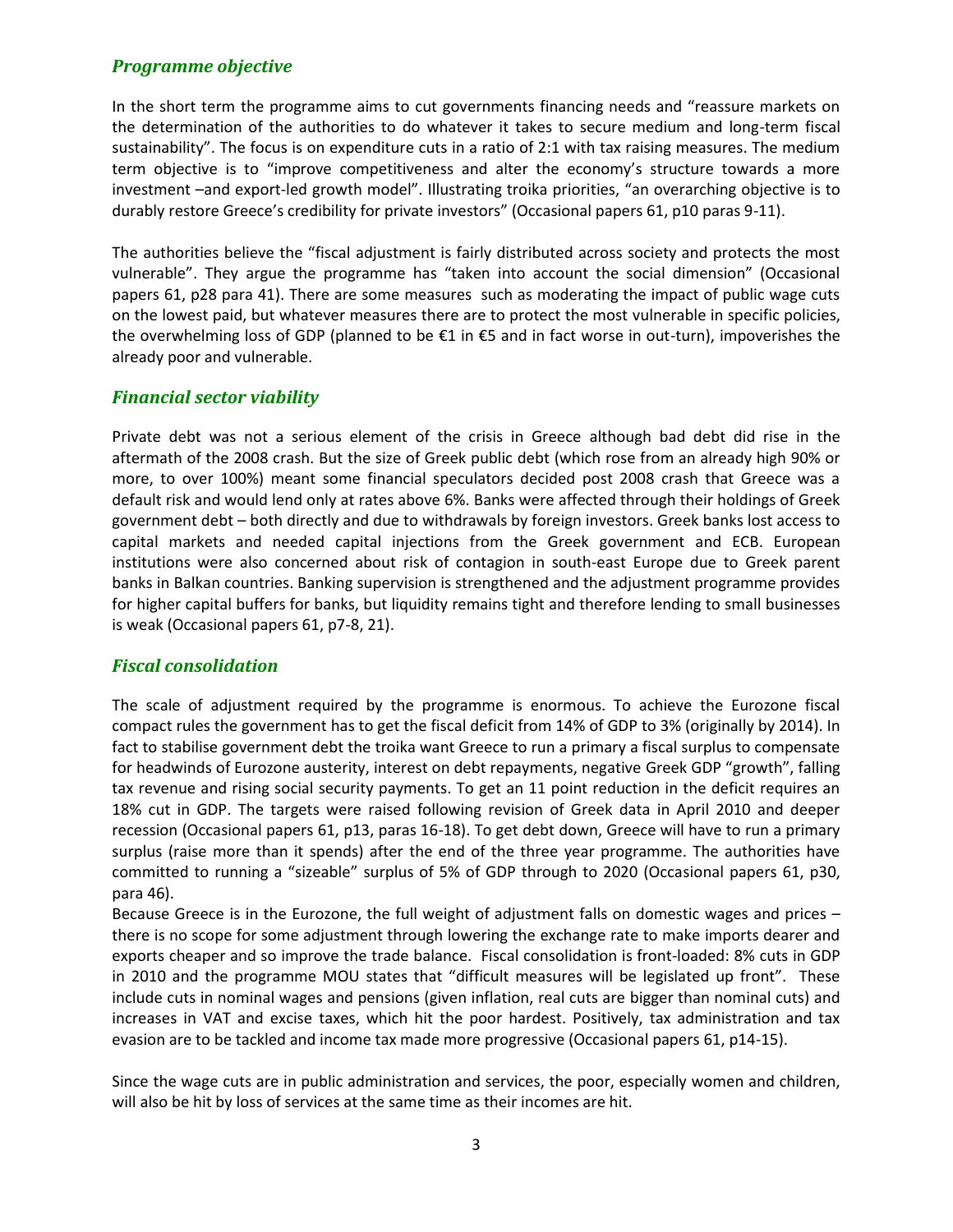The paper states that the "public sector (is) responsible for many of Greece's woes" (Occasional papers 61, p20). The public sector wage bill increased by close to 100% from 2000-2008 while GDP increased by 74%, although the skill mix developments over the period are not stated. Initial public sector wage cuts were about 14.5%, with pension cuts in addition, although the lowest paid public sector workers were given a flat rate compensation for some of the cut in wage and pensions. Private sector wages were not cut (Occasional papers 61, p15 and p16 Box 5, p21). The authors state that firms did not think wages were too high, that it was unlikely to make much difference to competitiveness as oligopoly firms would pass on wage rises as price rises, but it would make income distribution more unequal.

Public pensions were frozen or cut and retirement age was raised to 65 with more increases to come. Women's pension age was increased immediately. Pension accrual rates are reduced and penalties introduced for early retirement. Pensions are increased in line with prices, rather than wages. While many of the pension changes seem to be driven primarily by fears of the costs of an ageing population, there are also changes to disability pensions (Occasional papers 61, p80).

#### <span id="page-3-0"></span>*Growth strategy*

 $\overline{\phantom{a}}$ 

Growth was expected to be negative throughout the three year programme. Future growth is believed to be liberated through structural reform in the labour and product markets – flexibilisation and liberalisation respectively. The aspiration for growth later ignores Keynes caution that "in the long run we are all dead". The structural reforms also imply strong interference in internal democratic arrangements.

Labour market changes focus on containing wage rise pressure by decentralising wage bargaining and preventing the extension of collective agreements. Cuts in public sector wages also are expected to put downward pressure on private sector wages. Below minimum wages are introduced in the belief this will open the labour market to the young and long-term unemployed though there is no discussion of the risks of substitution of one group of workers for another. Overtime pay is reduced. It is made easier to sack workers and to offer part-time and temporary work and severance pay is to be reduced. The "social safety net" was reviewed with the aim of being "better targeted" by 2011 (Occasional papers 61, pp22, 48, 79, 80).

The authorities had aspirations to "forging consensus on policies to overcome the crisis and to inviting representatives of businesses and labour to sign a social pact"... (Occasional papers 61, p28, para 41). In letters to the troika on 15 February 2012<sup>1</sup>, the Panhellenic Socialist Movement and New Democracy agreed to support the whole reform programme. The Panhellenic Socialist Movement argued the reforms must be accompanied by positive education and training measures. They also appealed for a strong social protection net to avoid "extreme marginalisation" from the impact of lower minimum wages. In the same letter they also argued for new green growth funding sources and a stronger fight against tax evasion and tax havens.

Product market reforms focus on competition, especially by implementing European Directives on energy, rail and services (Occasional papers 61, p22). Privatisation of state assets is also on the agenda. Competition may lower tariffs and product prices, but may not. No protection for poorer consumers is mentioned.

Local government was cut both in the number of local administrations and "elected/appointed officials" (Occasional papers 61, p48 papa 22).

 $<sup>1</sup>$  The letters are attached to the Memorandum of Understanding between the European Community acting on</sup> behalf of the Euro area member states and the Hellenic Republic, 2012, March.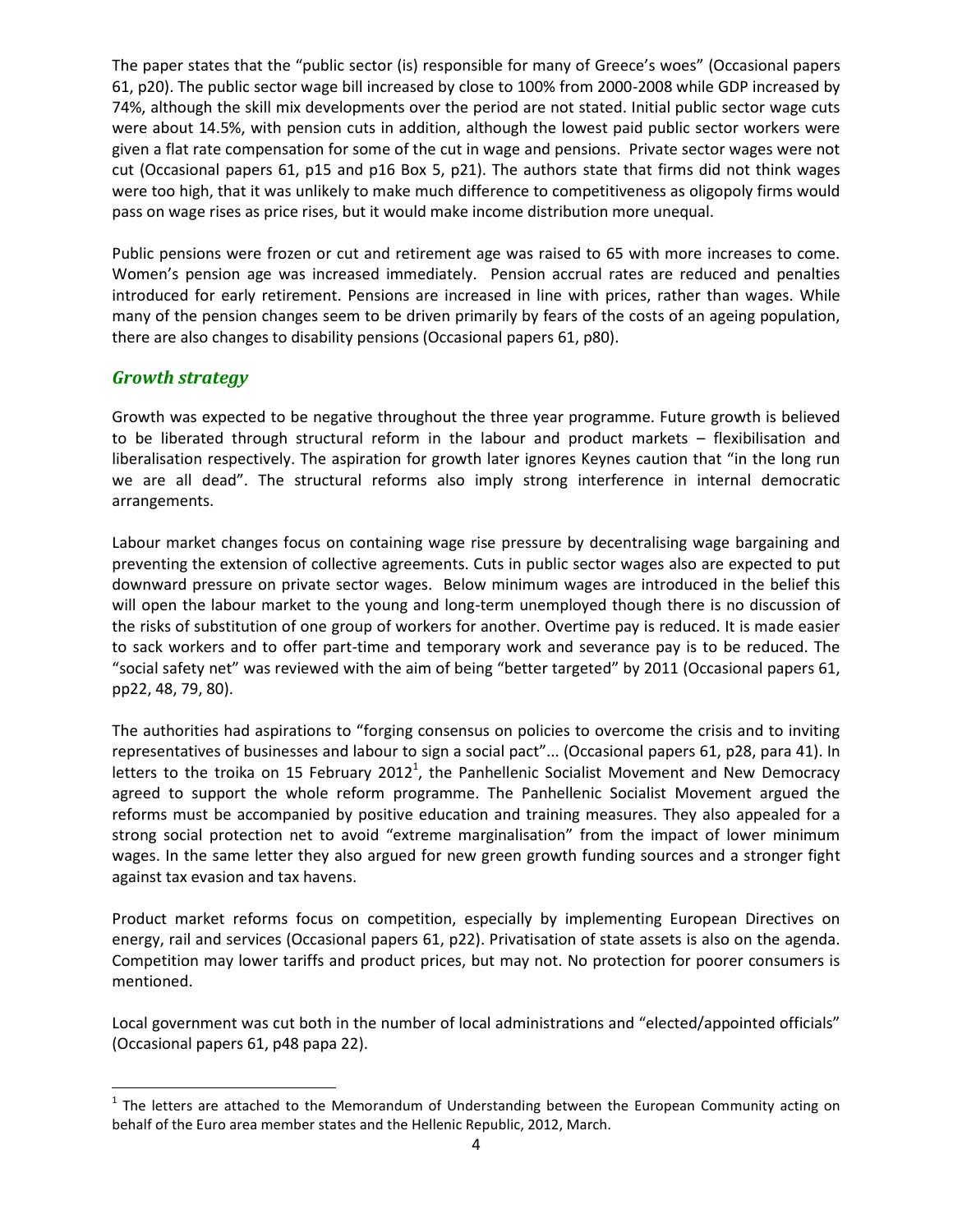# <span id="page-4-0"></span>*Memorandum of Understanding between the European Community acting on behalf of the euro area member states and the Hellenic Republic, 2012*

This MOU agreed debt exchange with private creditors because it was clear that Greek sovereign debt (now over 180%) could not be reduced to the target of 120% of GDP by 2020 despite the scale and depth of the austerity programme. The nominal debt value was reduced by 53.5% in March 2012.

#### <span id="page-4-1"></span>*Eurogroup statement on Greece of 27 November 2012<sup>2</sup>*

In a Eurogroup statement on Greece of 27 November 2012, the Eurogroup praised Greece for its additional implementation mechanisms to safeguard fiscal consolidation and privatisation. "Greece will transfer all privatisation revenues, the targeted primary surpluses as well as the 30% of the excess primary surplus" to its debt servicing account. Much of Greece's effort is still going to pay external creditors rather than rebuild its economy.

Yet the Eurogroup noted that the November 2012 outlook was worse compared to March 2012 when Greece's second economic adjustment programme concluded. Target dates to achieve primary surplus have been moved from 2012 to 2014 and interest rates and fees charged on troika loans have been reduced.

# **Ireland**

<span id="page-4-2"></span>In a press release of November 28 2010<sup>3</sup> the European Commission and IMF praised the Irish economic adjustment programme as a "roadmap for sound public finances" and stated that it made "due regard for Ireland's strong system of social protection". The summary below indicates the strong focus of the programme on expenditure cuts compared to revenue rises and the "liberalisation" of labour markets and services.

#### <span id="page-4-3"></span>*Memorandum of economic and financial policies May 11 2010*

#### <span id="page-4-4"></span>*Objective*

**E**xport-led growth and improved current account balance following "ambitious fiscal consolidation" and "fundamental downsizing and re-organisation of the banking sector". The Memorandum anticipates downside risks of falling domestic demand and low inflation keeping the real value of debt high. The MOU also acknowledges that "profit repatriation by multinationals and large interest payments to foreign holders of Irish debt are expected to limit improvement in the programme period" (three years)."(MOU 2010, May 11 paras 3-5).

#### <span id="page-4-5"></span>*Financial sector viability*

In late 2009, the government boosted bank capital and established the National Asset Management Agency (NAMA) to take on bad debt in banks and property development; it also committed to introducing structural reforms to stabilise the financial sector including enhanced supervision, deleveraging (reducing the ratio of debt to assets), holding higher levels of capital (which reduces capacity to create credit lending) and taking two large banks into public ownership (MOU 2010, May 11 paras 6-12).

 2 Eurogroup statement on Greece of 27 November 2012 get access address

<sup>3</sup> European Commission (2010) *Commission and IMF issue joint statement on Ireland*, November 28, accessed at [http://ec.europa.eu/economy\\_finance/articles/eu\\_economic\\_situation](http://ec.europa.eu/economy_finance/articles/eu_economic_situation)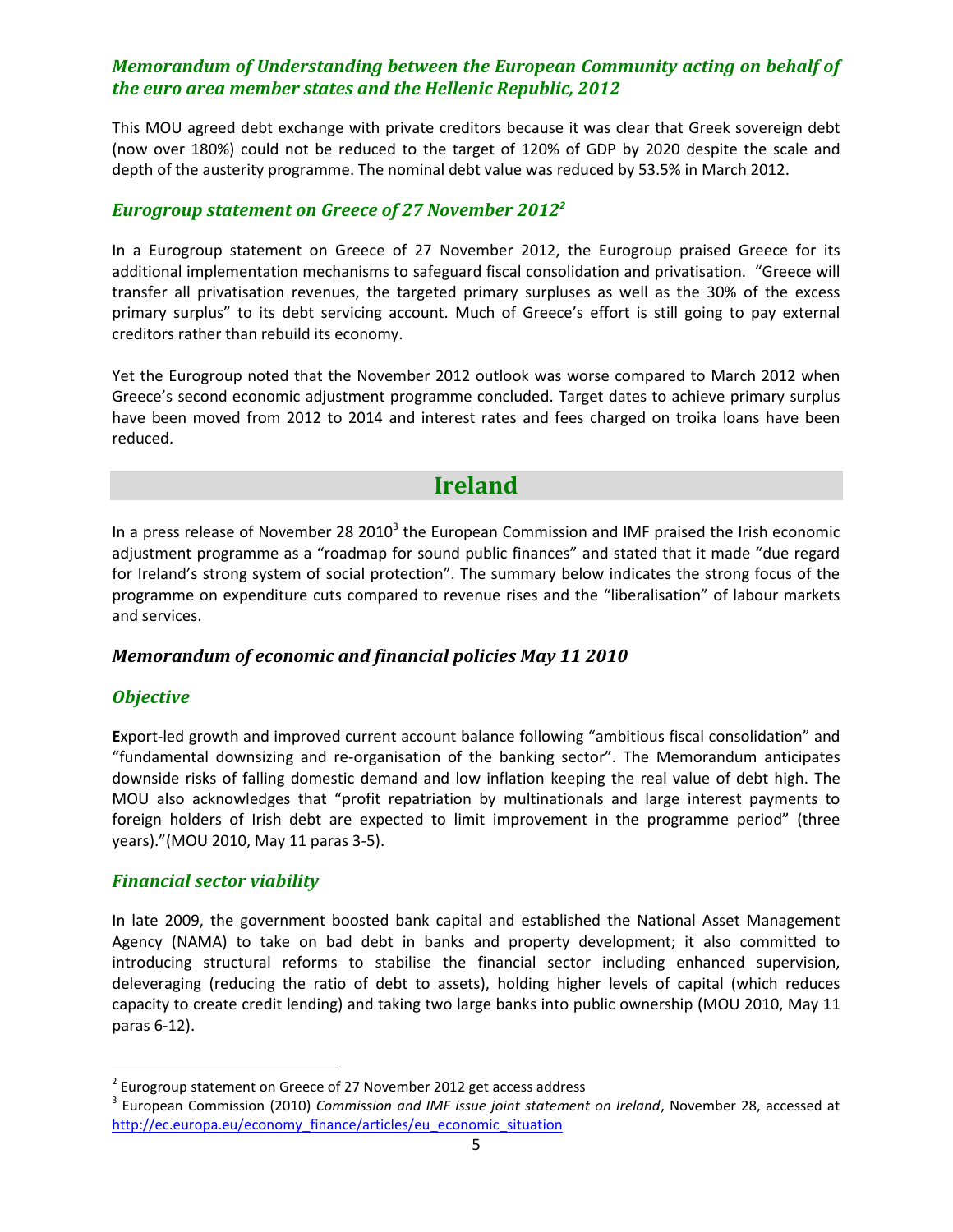The Irish government committed also to: making it easier to go personally bankrupt, providing means tested support for mortgage holders in difficulties; strengthening credit unions (community based lenders) and ensuring the flow of credit to small businesses ((MOU 2010, May 11 paras 16-20).

It should be noted that "capital injections in the banks have placed a heavy burden on public finances" (MOU 2010, May 11 para 7).

#### <span id="page-5-0"></span>*Fiscal consolidation*

In November 2010 the Irish government published a "National Recovery Plan 2011-2014" which formed the basis of the 2011 budget. Over three years, it aimed to make cuts of €15b, equivalent to 9% of GDP, merely to stabilise the deficit. These cuts were front-loaded, with €6b of measures in the first year (MOU 2010, May 11 paras 21-22).

There was much more emphasis on expenditure cuts than revenue rises and cuts were proposed for capital (infrastructure) and current spending. The latter included cuts to public sector workforces (which the government aimed to achieve without compulsory redundancies) and therefore services, and also public service pensions. Cuts to "social transfers" (cash benefits to qualifying individuals and households) were focused on those of working age and on universal benefits, such as child benefit.

The net effect of this approach is to refocus the ambition of social security to a safety net "protecting the socially vulnerable" (MOU 2010, May 11 para 22). There is no ambition to prevent or remediate poverty.

Revenue raising ambition was weaker than expenditure cuts, amounting to €2b a year from 2011. The main focus was to increase the tax take from families on modest incomes ("ordinary incomes") through a reduction of 10% in income tax bands (which lowers the income threshold at which any tax rate is payable) and in tax credits (income supplements for low paid workers) and a reduction in pension tax relief (MOU 2010, May 11 para 23).

New service charges planned for 2012 onwards included property taxes, water charges (for the first time) and increased fees for higher education (the latter while ensuring "lower-income groups remain supported") (MOU 2010, May 11 para 24).

#### <span id="page-5-1"></span>*Growth strategy: market liberalisation*

Despite the negative impact on current growth, the government believes the measures will provide a basis for "medium-term growth *potential"* (MOU 2010, May 11 para 24). Therefore current pain for those more dependent on public support is for potential gain – but for whom?

The main focus is on structural reforms to increase "competitiveness" in the service sector and "efficiency" in utilities, through privatisation of state-owned assets (MOU 2010, May 11 paras 26-27).

# <span id="page-5-2"></span>*Financing for economic adjustment (the size of Ireland's borrowing is detailed in Appendix 2)*

Despite the severe cuts, Ireland needed to borrow from the European institutions – about €80b over the three year programme, to finance its effective balance of payments deficit and to support banks' ability to rollover their debt. Ireland intends to borrow only as needed and hopes to pay down its borrowings faster than required – tightening the fiscal squeeze (MOU 2010, May 11 paras 28-30).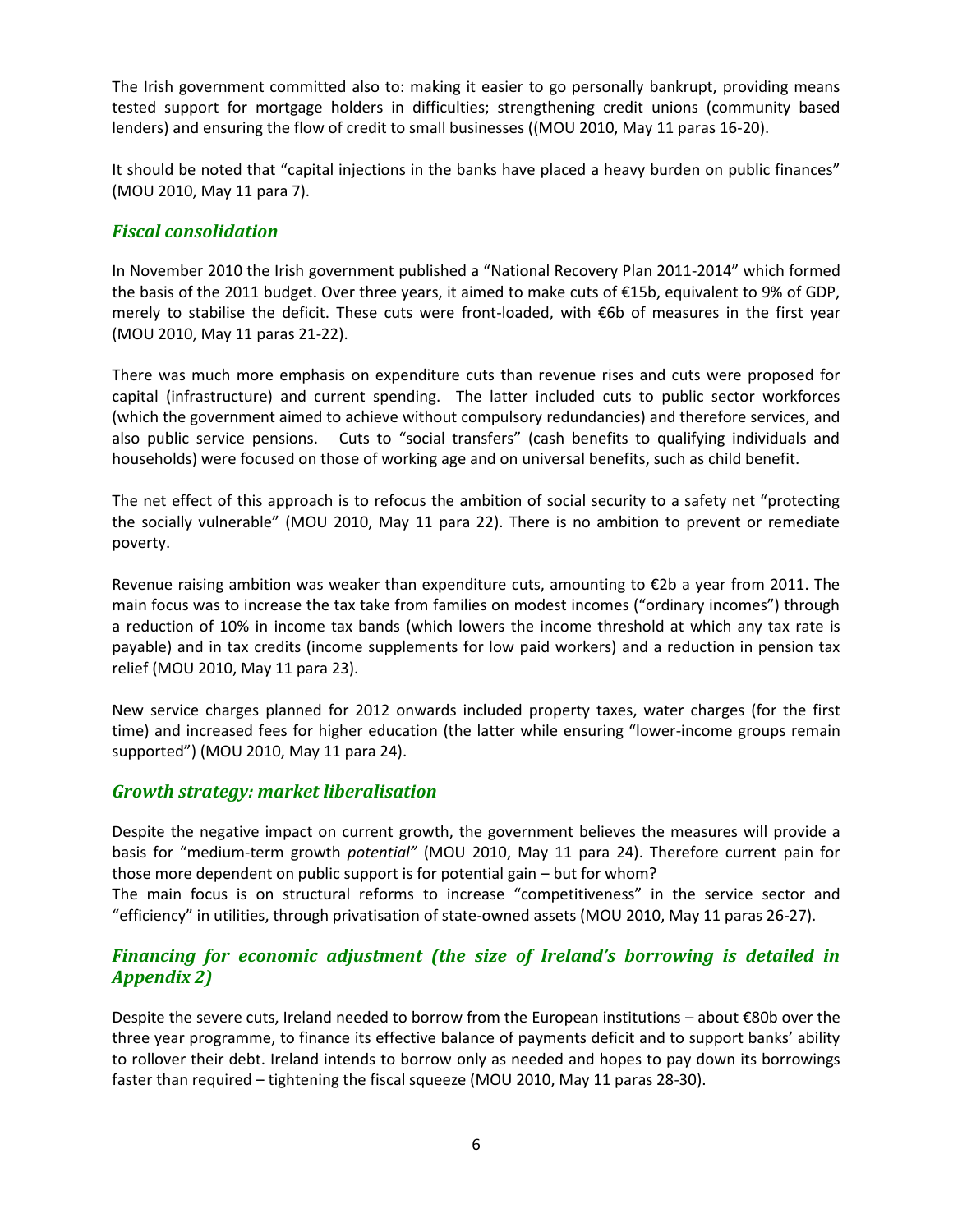#### <span id="page-6-0"></span>*Programme monitoring*

 $\overline{\phantom{a}}$ 

Monitoring is continuous and includes performance criteria, timetables and targets legally agreed in the Technical Memorandum of Understanding and in compliance with the Eurozone Excessive Deficit Procedure (EDP). There are structural benchmarks and recommended structural policies (MOU 2010, May 11 paras 31-32 and Tables 1 and 2).

## <span id="page-6-1"></span>*Memorandum of Understanding – specific economic policy conditionality – 3 December 2010*

The structural reforms are specified in detail in this MOU, in terms of deadlines and cash expected to be saved or raised in the first period. Additional measures in the first year focus on the labour market. It includes a €1 cut in the minimum wage (later reversed) and measures to make it easier for firms to sack workers. Incentives to work rely on punitive measures such as reducing the replacement rates of various working age benefits and increasing conditionality and sanctions in activation measures for unemployed people (MOU December 2010 p5-6).

Pension measures include raising the state pension age to 66 by 2014 and 68 by 2028 (MOU December 2010 p7) and cutting the real value of state pensions by freezing its money value (MOU December 2010 p14). The government also cut the value of public service pension entitlements through a move to pensions based on career average earnings. Public sector pay was cut 10% for new entrants (MOU December 2010 p9).

Also in the first year, the government committed to opening access to the legal and medical professions and cutting drug costs in pharmacies (MOU December 2010 p8).

In summer 2012, Ireland was in a position to begin market borrowing again. The seventh review mission (July 3-12) assessed compliance with policy conditionality of the programme and an overview of "remaining challenges". Ireland's progress and compliance was praised. The neoliberal framework of the programme is clear. The report acknowledged weaker growth in Ireland's trading partners and therefore very weak (and falling) Irish growth of 0.4%. There is both high unemployment (14.8%) and rising long term unemployment. Despite this, the focus of the report was on further austerity. The report recommended further cuts in "overruns" on health and welfare spending (the latter surely a consequence of weak growth and high unemployment). They approved the steps to weaken wage bargaining and strengthen competition law. Despite high unemployment, they stated that more needed to be done to eliminate "work disincentives" and "unemployment traps" and approved of the plan to decouple housing support from unemployment status, which should be "rigorously pursued".<sup>4</sup>

<sup>4</sup> Occasional papers Index (2012) *Economic adjustment programme for Ireland - summer 2012 review,* Occasional Papers No. 115/2012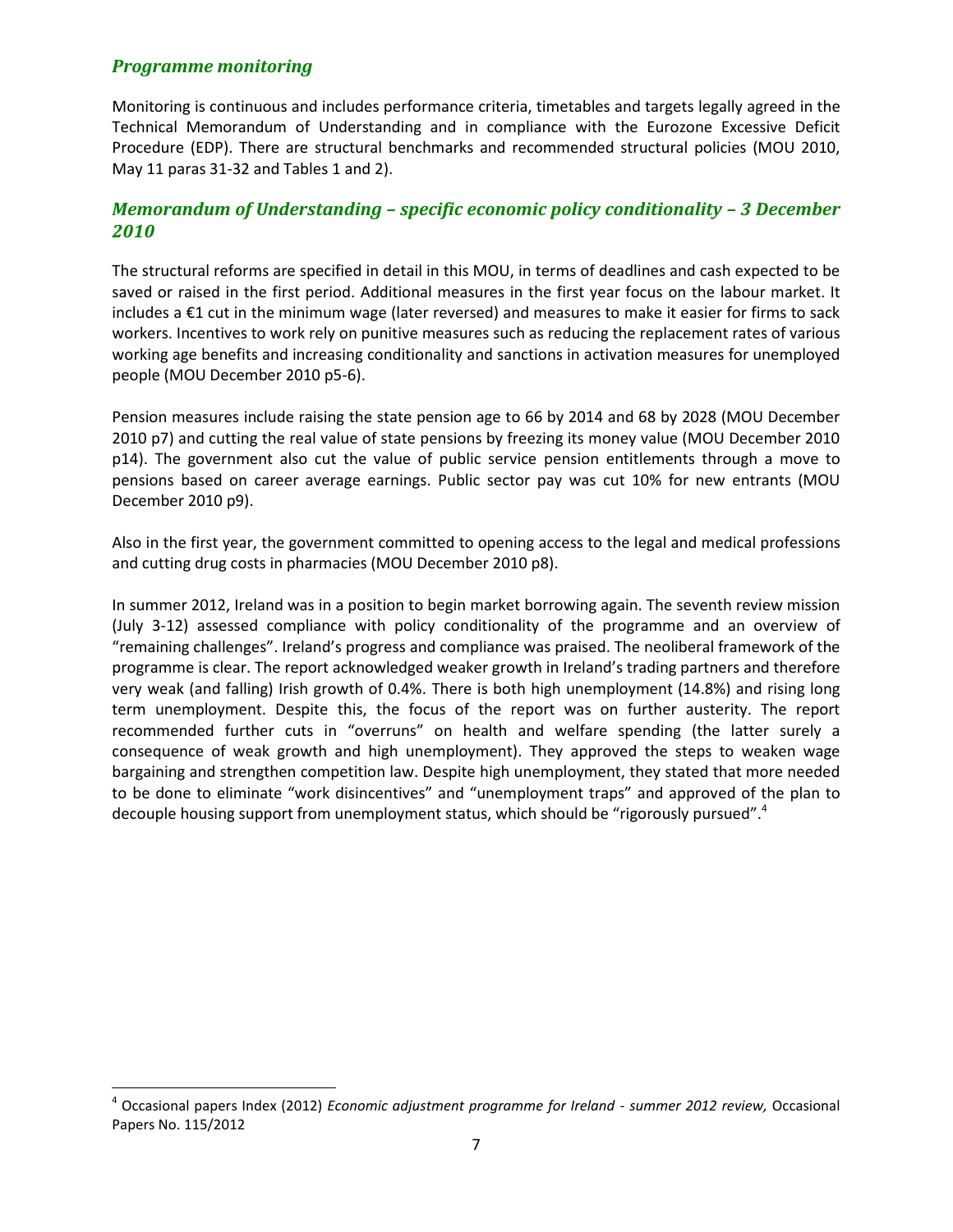# **Portugal**

# <span id="page-7-1"></span><span id="page-7-0"></span>*Memorandum of understanding on specific economic policy conditionality 17 May 2011<sup>5</sup>*

# <span id="page-7-2"></span>*Objective*

The programme aims to reduce the budget deficit to 5.9% of GDP in 2011, 3% by 2013 and a balanced budget in the medium term. The focus is on expenditure cuts and increased competitiveness, while "minimising the impact of (fiscal) consolidation on vulnerable groups" (MOU 2011, 17 May, para 1). The domestic slack is expected to be taken up by exports (Amending Decision 2012, October 2 para 3, see below).

# <span id="page-7-3"></span>*Financial sector viability*

The aim is to stabilise the banking sector and maintain liquidity. There are commitments to reduce banks' risk exposure by enforcing deleveraging and the holding of higher capital ratios. There are also new regulations to protect depositors and enhance banking supervision. There are new developments on indebtedness that aim to ease personal bankruptcy proceedings and to rescue viable firms (MOU 2011, 17 May, paras 2.1-2.22).

There is also privatisation of some of the business of state savings banks, e.g. insurance (Amending Decision 2012 October 2, see below).

# <span id="page-7-4"></span>*Fiscal consolidation*

Expenditure cuts aim to "eliminate services that do not represent a cost-effective use of public money" (MOU 2011, 17 May, para 1.7). There is no alternative option of retaining valued public services but providing them in a more efficient way.

There is no intention to cut overall tax take, but to re-orient it to "lower labour costs and boost competitiveness" , broaden the base by minimising allowances (e.g. deductions for health care insurance) and subsidies and make tax collection more effective (MOU 2011, 17 May, para 1.3). The major tax increases are regressive, mainly increases in VAT and excise taxes, but also property tax and application of income tax to all social transfers (MOU 2011, 17 May, paras 1.21-1.24). Otherwise a "standstill rule" prevents the government introducing any new tax raising measures (MOU 2011, 17 May, para 1.18).

Changes to civil service administration aim to cut headcount by 1% in central government and 2% in local government and to cut budgets by 15% in both government tiers. Wages are frozen in nominal terms (therefore real wage cuts) and benefits and pensions are reduced. Cuts to public sector pensions overall are planned to save €445m, but pensions below €1500 are relatively protected (MOU 2011, 17 May, paras 1.9 and 1.11).

Cuts and mergers in the regional and local tiers of government aim to save €175m, with another €110m from other public bodies, mainly by delocalisation.

 $\overline{a}$ 5 *Portugal: Memorandum of understanding on specific economic policy conditionality 17 May 2011,* 2011-05-18 mou-portugal en.pdf, accessed at ec.europa.eu/economy finance/eu borrower/mou/2011-05-18-mou[portugal\\_en.pdf](file:///C:/Users/nellie/AppData/Local/Temp/ec.europa.eu/economy_finance/eu_borrower/mou/2011-05-18-mou-portugal_en.pdf)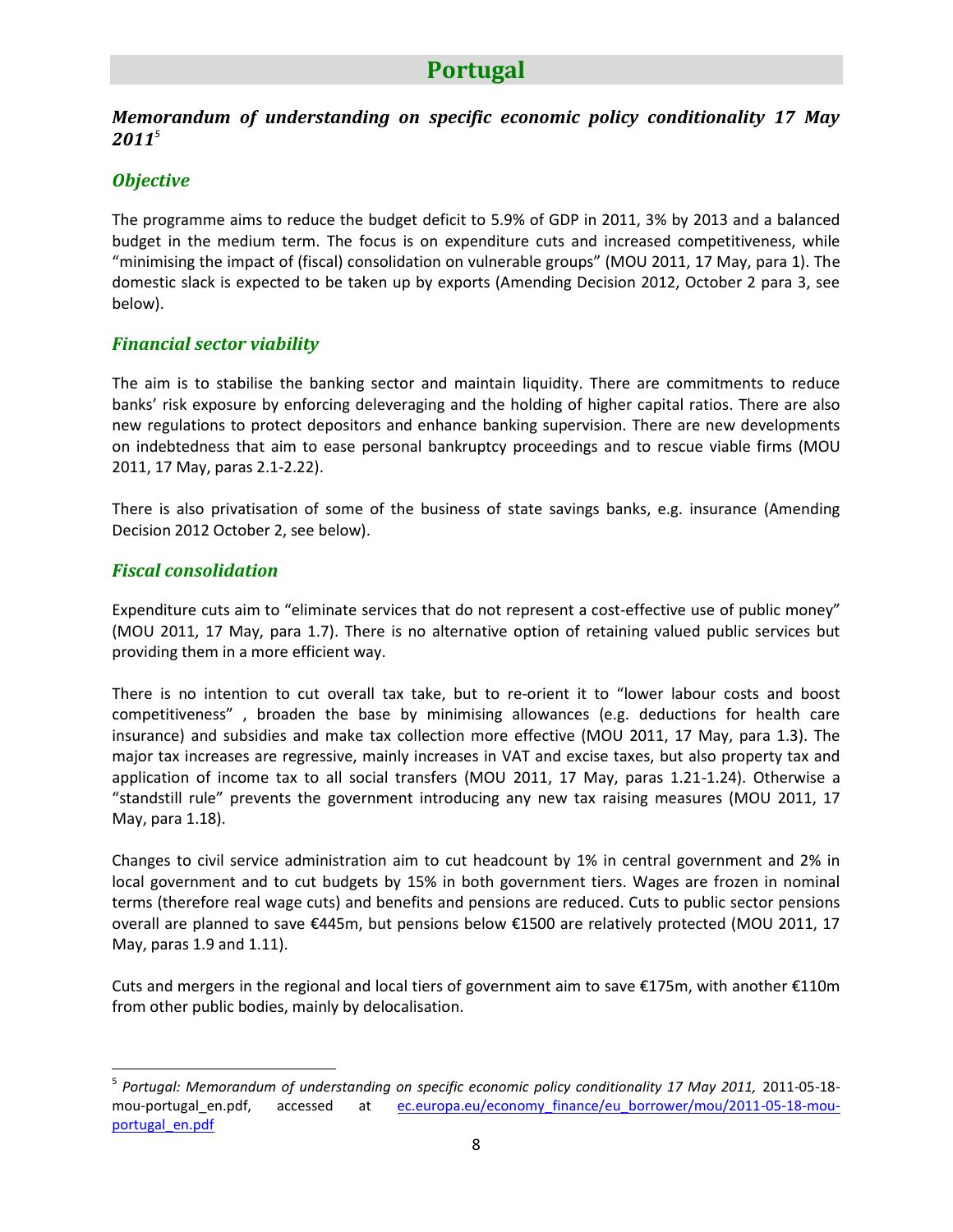The MOU agrees to take €195m out of the schools budget, reducing the number of schools and the staff headcount. At the same time there is a commitment to improve the quality of secondary school education and vocational training partly by introducing payments-by-results contracts (MOU 2011, 17 May, paras 1.8 and 4.10).

Complete revision of Portugal's National Health Service aims to cut €550m. Changes include cuts in hospital provision, much greater user charges for medicines and transport to hospital and competition for the provision of certain services (MOU 2011, 17 May, paras 1.10 and 3.5-3.83).

Section 4 of the MOU describes labour market measures that weaken worker rights. They make it easier to dismiss workers for unsuitability, weaken seniority rules and reduce severance pay. They flexibilise working time arrangements and cut overtime pay rates and opportunities to claim overtime hours. The minimum wage is effectively frozen for three years. Collective bargaining rights are seriously weakened: extension of rights can be denied on competitiveness grounds and works councils can conclude firm level agreements without trades union input.

The neoliberal agenda is clear in the scale of privatisation of state-owned assets and in the approach to housing. Section 5 of the MOU agrees to deregulation of gas and electricity tariffs and an increase in VAT on them, which is liable to hit the budgets of poor and vulnerable people, though increased competition in the telecoms market may reduce charges. Liberalisation of transport includes raising rail ticket prices and increasing competition in airlines. Most evident in sections 5 and 6 is that the MOU is being used to enforce EU competition law. The MOU explicitly insists on the full implementation of various EU Directives in telecoms and Services as well as rail packages.

The MOU states that access to rental housing will be improved by "phasing out rent control mechanisms considering the socially vulnerable" and making it easier to evict tenants (MOU 2011, 17 May, para 6.1). Property tax changes reduce allowable income tax deductions "except for low income households".

There is no suggestion of monitoring the impact on poverty of the MOU package, nor is there any discussion of growth.

# <span id="page-8-0"></span>*Council implementing decision amending implementing Decision 2011/344/EU on granting Union assistance to Portugal<sup>6</sup>*

The decision and report published on October 2 2012 noted that Portuguese rebalancing was at a faster than expected pace. It illustrates the severity of the fiscal squeeze; the current account deficit fell from 10% to 3% in two years. Paragraphs 9-12 approve of progress in liberalising the labour market, implementing the Services Directive, enforcing competition law and deregulating planning and tourism.

Yet Portugal remains in severe recession, with contraction of 3% of GDP in 2012 and contraction expected to continue in 2013 "affected by a diminishing stimulus from external demand and the impact of further budgetary consolidation" (Amending Decision 2012 October 2, para 2) .

The perverse effects of the austerity programme are clear. There has been a significant decline in tax revenue due to falling incomes and profits and shrinking and shifting domestic demand. High unemployment is increasing social security expenditure, but staff cuts have brought in more savings than expected. The report admits that "the fiscal programme targets over 2012-2014 (are) unattainable".

 $\overline{a}$ 

<sup>&</sup>lt;sup>6</sup> Council of the European Union (2012) *Council implementing decision amending implementing Decision 2011/344/EU on granting Union assistance to Portugal*, 13936/12 ECOFIN 786 UEM 278, October 2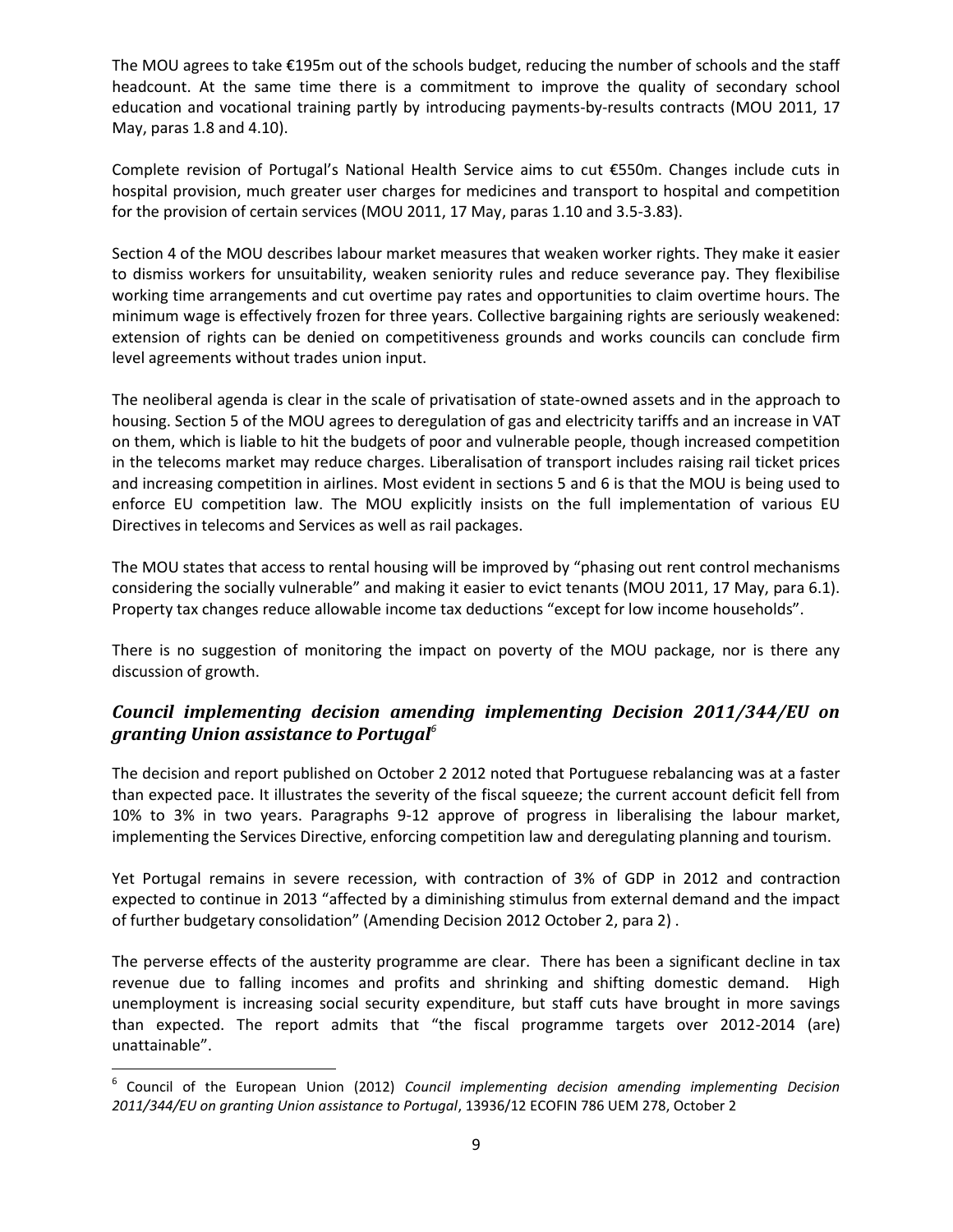The targets are adjusted, but front-loaded to "maintain the credibility of the programme" (Amending Decision 2012 October 2, paras 3 and 4). In paragraph 5 the Amending Decision recommends focussing on cutting the public sector wage bill, cutting health spending still further, increasing the effective rate of income tax by changing the bands and increasing VAT and excise taxes. Paragraphs 6-9 of the 2011 Decision are replaced, but recommend the same type of cuts in current (especially public sector wages and pensions) and capital spending plus frontloading of the cuts in social benefits and other incomes to "secure the deficit target for 2012" (Amending Decision 2012 October 2, para 6a). The privatisation programme is expanded (Amending Decision 2012 October 2, para 7g).

Growth is mentioned only in the Amending Decision paragraph 7a: "The Portuguese Government shall explore ways to increase the weight of expenditure reduction in the overall consolidation package for 2013 in order to ensure medium term growth-friendly (fiscal) adjustment tilted to the expenditure side". Expenditure cuts are likely to affect poor people more than tax rises; therefore even within the assumptions that the strategy is an effective one, the room for growth is being extracted from the living conditions of the poor. Since the budget consolidation is permanent, the poor are permanent losers; "unavoidable costs of adjustment" according to the Sixth Review Mission to Portugal.<sup>7</sup> Yet growth by 2014 is expected to be just 0.8% and there are "stronger headwinds".

# **Romania**

# <span id="page-9-1"></span><span id="page-9-0"></span>*Memorandum of Understanding between the European Community and Romania, June 6, 2009*

The Memorandum contains an *Annex 1 on specific economic policy criteria* covering conditionality for disbursement of the second and subsequent loan instalments.

Romania is not a member of the Eurozone and its loan requirements from the EU, IMF and World Bank are for balance of payments assistance.

# <span id="page-9-2"></span>*Financial viability*

Bank stress tests were already completed following the financial crash. Capital adequacy ratios are agreed to rise to 10% (from 8%). Financial supervision will be strengthened and greater monitoring of liquidity will take place, with a wider range of assets acceptable as collateral (MOU 2009, May, p4).

#### <span id="page-9-3"></span>*Fiscal consolidation*

 $\overline{a}$ 

The MOU states that procyclical fiscal policy and weak public finance management resulted in Romania's high fiscal deficit. To reduce the fiscal deficit to 3% of GDP by 2011, in May 2009 the EU, IMF and World Bank provided Romania with medium term financial assistance of up to €5b, 12.95b and €2b respectively. (Later Eurozone economic adjustment programmes for Ireland, Greece and Portugal were funded in a ration of about 70:30 by the European institutions). The loans were conditional on expenditure cuts of more than 4% of GDP and a small effort in revenue raising of 0.25%, mainly by cutting some deductions and allowances (MOU 2009, May, p2-3). A fiscal responsibility law enforces a binding medium term budget framework.

<sup>7</sup> Europa press release (2012)*Statement by the EC, ECB, and IMF on the Sixth Review Mission to Portugal*, Reference MOU 12/879, Brussels, November 19, accessed at [http://Europa.eu/rapid/press-release\\_MOU-12-879\\_EN.htm](http://europa.eu/rapid/press-release_MOU-12-879_EN.htm)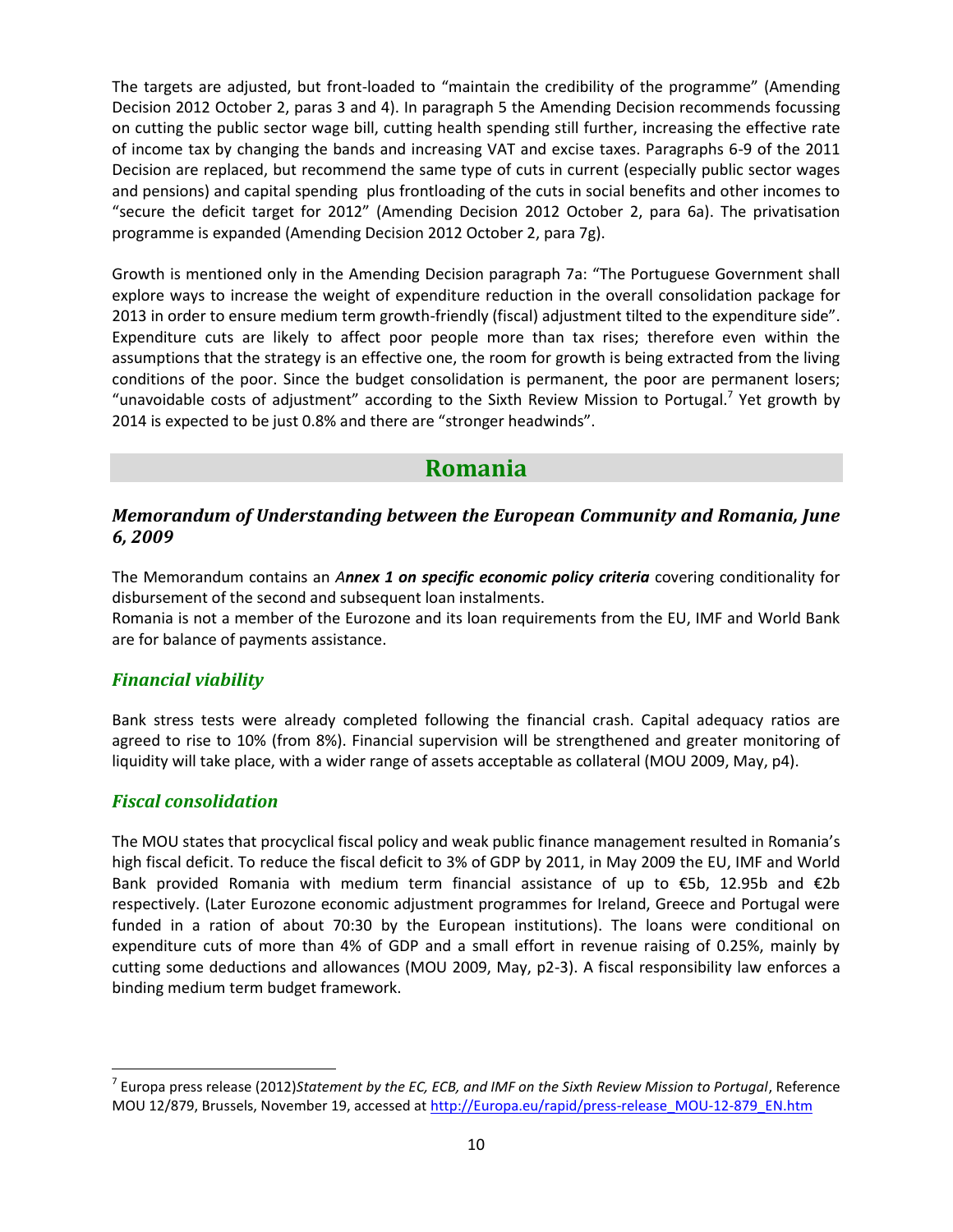The focus of expenditure cuts was on public administration wages and headcount and spending on services and public enterprises. Only one in seven public sector job-leavers were to be replaced and wages were cut by 5%. These cuts were on top of measures already taken by the Romanian government. Pay scales and bonuses were reformed to reduce and cap the share of bonuses in pay (MOU 2009, May, p2-3). There was a commitment also to produce a plan to tackle undeclared work (MOU 2009, May, p6 section 5d).

Public pensions are to be uprated only by prices rather than wages and further increases in the pension age were introduced, especially for women. Contributions to pensions are increased. But there is a "view to protect vulnerable pensioners and to obtain the objective of 45% replacement ratio for retirees on average" (MOU 2009, May, p4, section 5b and p10-11 Annex).

#### <span id="page-10-0"></span>*Growth strategy*

The focus is on structural reform "in line with the policy areas covered in the country specific recommendations issued by the Council in the framework of the Lisbon strategy" (MOU 2009, May, p5, section 5d).

Reform of public administration will focus on "the respect of the aquis communautaire". There will be a focus also on removing impediments to doing business and improving absorption of EU funds, especially through improving the effectiveness of the Transport Ministry.

#### <span id="page-10-1"></span>*Memorandum of Understanding between the European Community and Romania, December 14, 2009: Annex: Memorandum of Understanding on specific economic policy conditionality (first supplemental Memorandum)*

This MOU *updates the specific economic policy criteria in the annex of the original Memorandum of Understanding* of June 2009.

Many of the measures are focused on improving financial management, monitoring and reporting in the public sector and by financial organisations. But unlike some other emergency assistance countries, there has been no move to ease personal insolvency or debt collecting law as it might "undermine credit discipline" (MOU 2009 December, p7, para19). Other measures re-emphasise the early implementation of actions related to the EU Services Directive, especially in rail and retail (MOU 2009 December, p9).

In terms of fiscal consolidation, this MOU requires "sufficient buffers on the expenditure side" (i.e. more cuts) to compensate for potential underperformance in tax revenues (MOU 2009 December, p1, para1).

The MOU also requires stronger monitoring of state owned enterprises and more action on government payment arrears. It reemphasises the cap on the total public sector wage bill and increasing all wages only in line with productivity "while respecting the autonomy of the social partners, national traditions and practices. Labour market reforms also re-emphasise extending the use of fixed term contracts "while ensuring this does not increase labour market segmentation", and time off rather than increased pay to compensate for overtime hours worked (MOU 2009 December, p1, paras 3-6, p10 paras 35-38).

In addition to budget control of state hospitals, new measures include introduction of legislation to enable means-tested co-payments for access to medical services (MOU 2009 December, p4-5, paras 7, 9). Other measures that may affect lower income households more are the plans to phase out regulated energy prices for domestic consumers by 2015, with gradually increased tariffs in the meantime. There is though a commitment to "explicitly define vulnerable consumers in the electricity and gas laws and develop mechanisms to protect them" (MOU 2009 December, p7-8, paras 23-24).